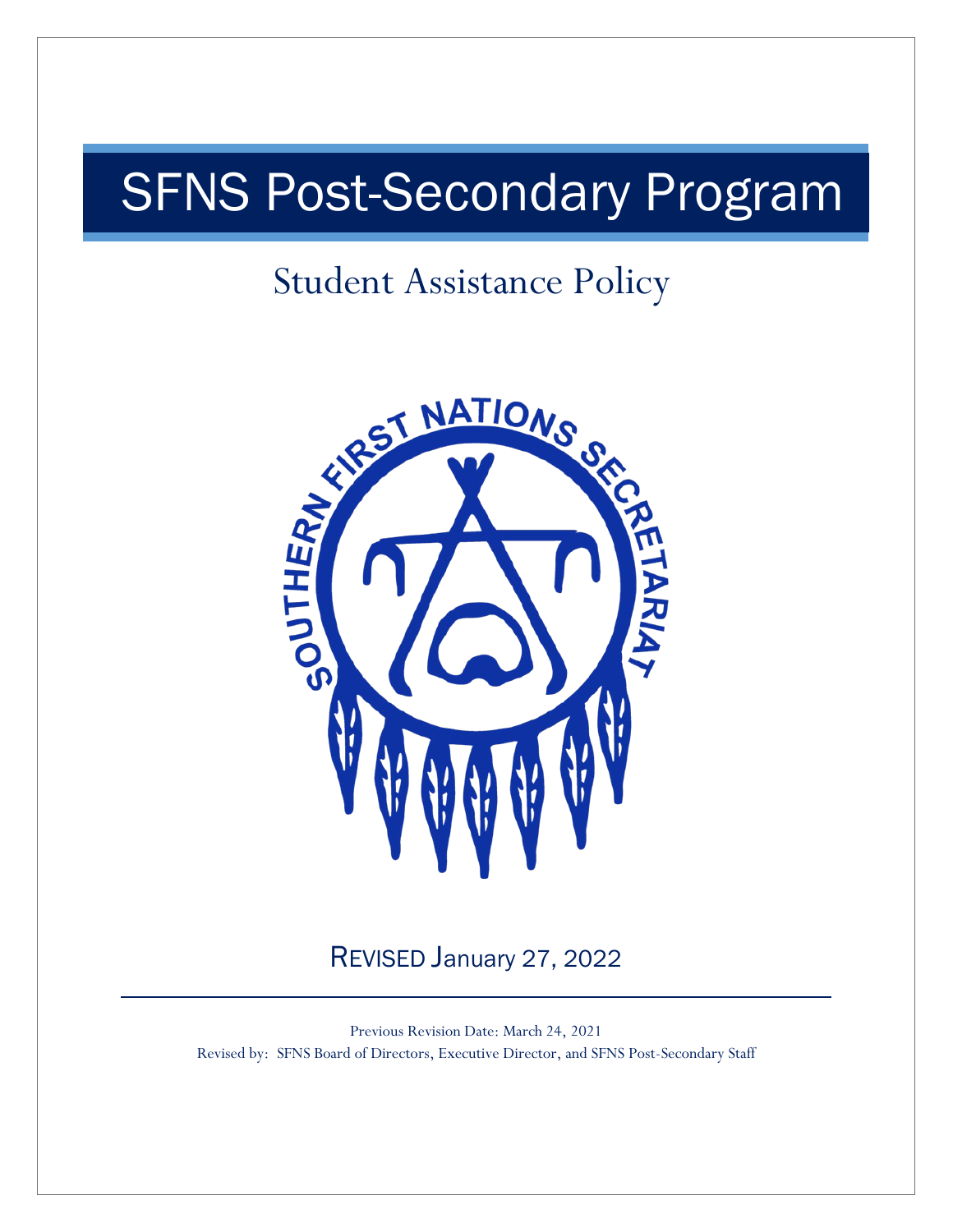# Table of Contents

| 1. Background                                | $\overline{2}$ |  |  |
|----------------------------------------------|----------------|--|--|
| 2. Post-Secondary Program                    | 3              |  |  |
| 3. Student Assistance Policy                 | 4              |  |  |
| 4. Definitions                               | $\overline{4}$ |  |  |
| 5. Eligibility                               | 7              |  |  |
| 6. Types of Assistance: Full-Time Students   | 8              |  |  |
| 7. Types of Assistance: Part-Time Students   | 11             |  |  |
| 8. Limits of Assistance                      | 12             |  |  |
| 9. Processing Applications for Assistance    | 13             |  |  |
| 10. Appeals Process                          | 14             |  |  |
| 11. Student Registry                         | 14             |  |  |
| 12. Students Not In Good Standing            | 14             |  |  |
| 13. Student Reviews                          | 15             |  |  |
| 15<br>14. Annual Policy Review               |                |  |  |
| 16<br>15. Board of Directors Right to Review |                |  |  |
| 16. Information and Applications<br>16       |                |  |  |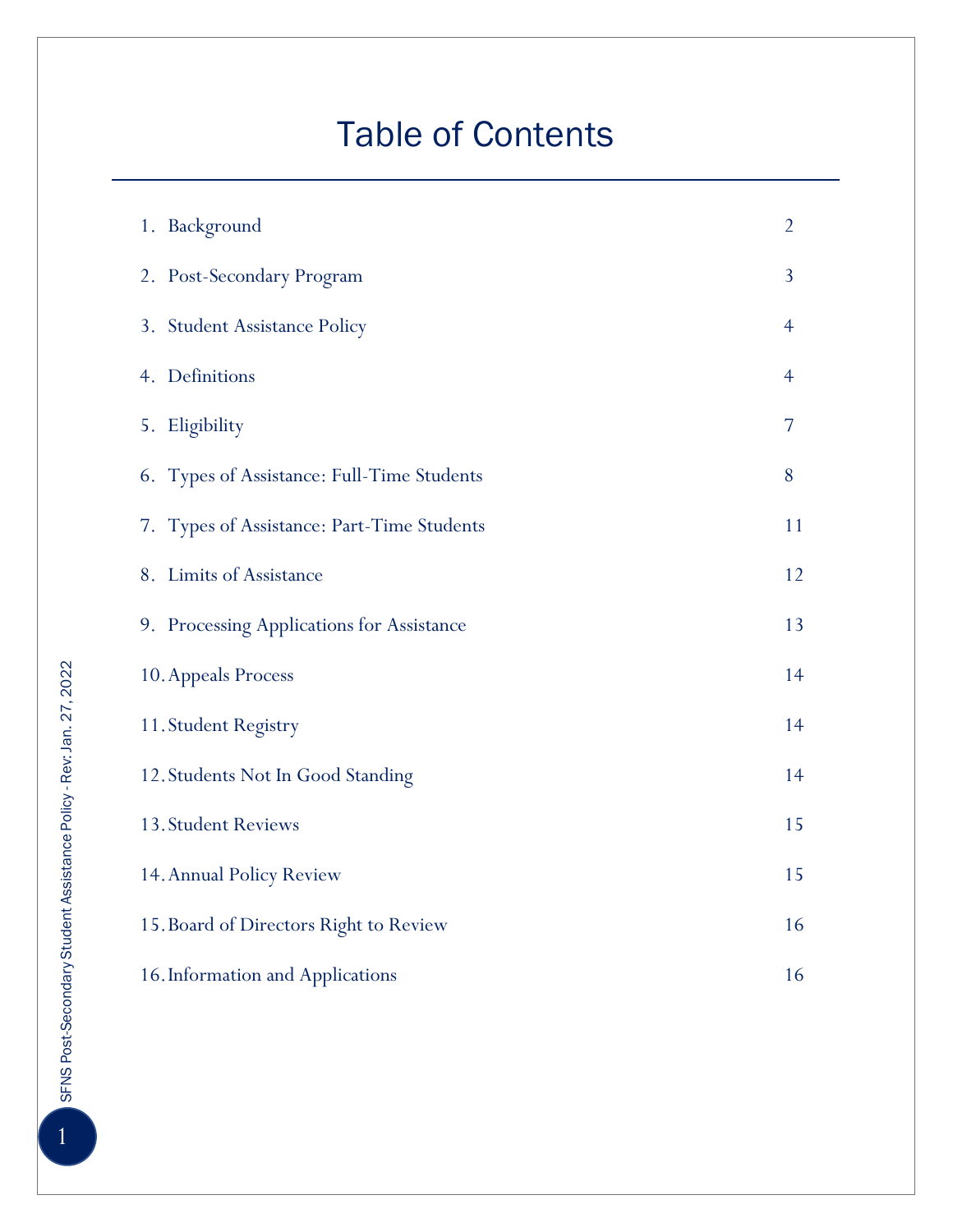# 1. Background

The Southern First Nations Secretariat (SFNS) is a Tribal Council with six participating First Nations. The First Nations are:

- Aamjiwnaang First Nation
- Chippewas of Kettle and Stony Point First Nation
- Chippewas of the Thames First Nation
- Delaware Nation Moravian of the Thames
- Munsee-Delaware Nation
- Oneida Nation of the Thames

The Southern First Nations Secretariat has a mandate to provide a broad range of advisory and information services, technical and administrative support, and coordination of regional initiatives for First Nation peoples in Southwestern Ontario.

The Southern First Nations Secretariat has a mandate to provide a broad range of advisory and information services, technical and administrative support, and coordination of regional initiatives for First Nation peoples in Southwestern Ontario.

Southern First Nations Secretariat is governed by a six-member Board of Directors appointed by the participating member Nations. As it relates to the Post-Secondary Education Program, the duties and responsibilities of the Board of Directors are:

- To provide direction to the Executive Director and/or Manager of the Post-Secondary Education Program of the Southern First Nations Secretariat concerning the overall management of the Program.
- To annually review the student assistance policy.
- To provide guidance to program staff in the review, evaluation, and/or development of recommended revisions to First Nation specific programs provided by the local colleges and universities.
- To review quarterly reports provided by the Post-Secondary Program Manager and staff of the Post-Secondary Education Program.
- To review and approve the three yearly intake submissions (October 1, March 1, and May 1) presented by the Executive Director and the Post-Secondary Program Manager. There may be three intakes for review of student applications based on available funds.
- To establish an appeal's committee to review appeals granted to students.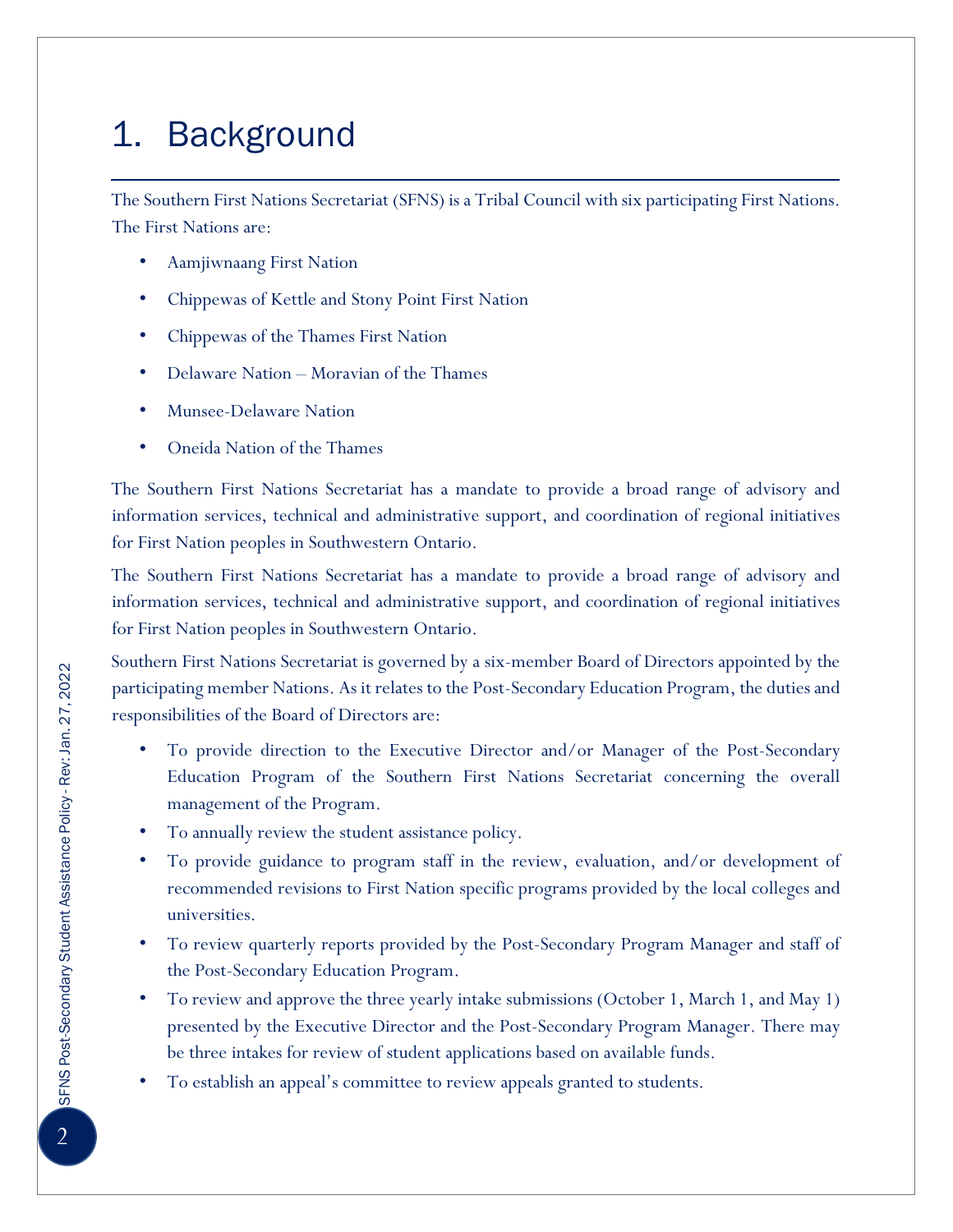### 2. Post-Secondary Program

The mission of the Southern First Nations Secretariat Post-Secondary Department is to assist eligible member First Nation life-long learners in their pursuit of higher educational opportunities. We strive to enrich the experience of the learner by supporting and advocating while they are on their academic path to self-empowerment.

The goal of the Post-Secondary Department is to continually increase the number of student graduates, while maximizing the limited funds in accordance with funding guidelines, to enrich oneself, their family, and their Nations.

The Post-Secondary Department objectives are to improve communications, develop learner skill sets, and strengthen partnerships for the continual success of our present and future generations in the following manner:

Improve Communication

- 1. Increase communication to and from students through student service contracts, social media, and counselling sessions.
- 2. Strengthen communications with member First Nation Education staff and outside educational institutions through information sessions, annual open-house, and other outreach activities.

Develop Learner Skill Sets

- 3. To be responsive to learner needs by establishing rapport through a minimum of twice per semester counselling sessions.
- 4. Encouraging students to access educational institution supports that increase their skill set.
- 5. Locating and developing workshops for students to attain the necessary skills to be successful in their education.

Strengthen Partnerships

6. Develop partnerships with the five local Post-Secondary Institutions by having representation on the Aboriginal Education Councils to advocate for learners and advise on initiatives, research, community resources, academic programming, and oversight of services.

The Southern First Nations Secretariat administers the Post-Secondary Student Support Program and the University and College Entrance Preparation Program in accordance with the following:

- 1. Terms and Condition of the Grants and Contributions to Support First Nations and Inuit Post-secondary Education Advancement, and
- 2. The Post-Secondary Student Support Program and University and College Entrance Preparation Program National Program Guidelines.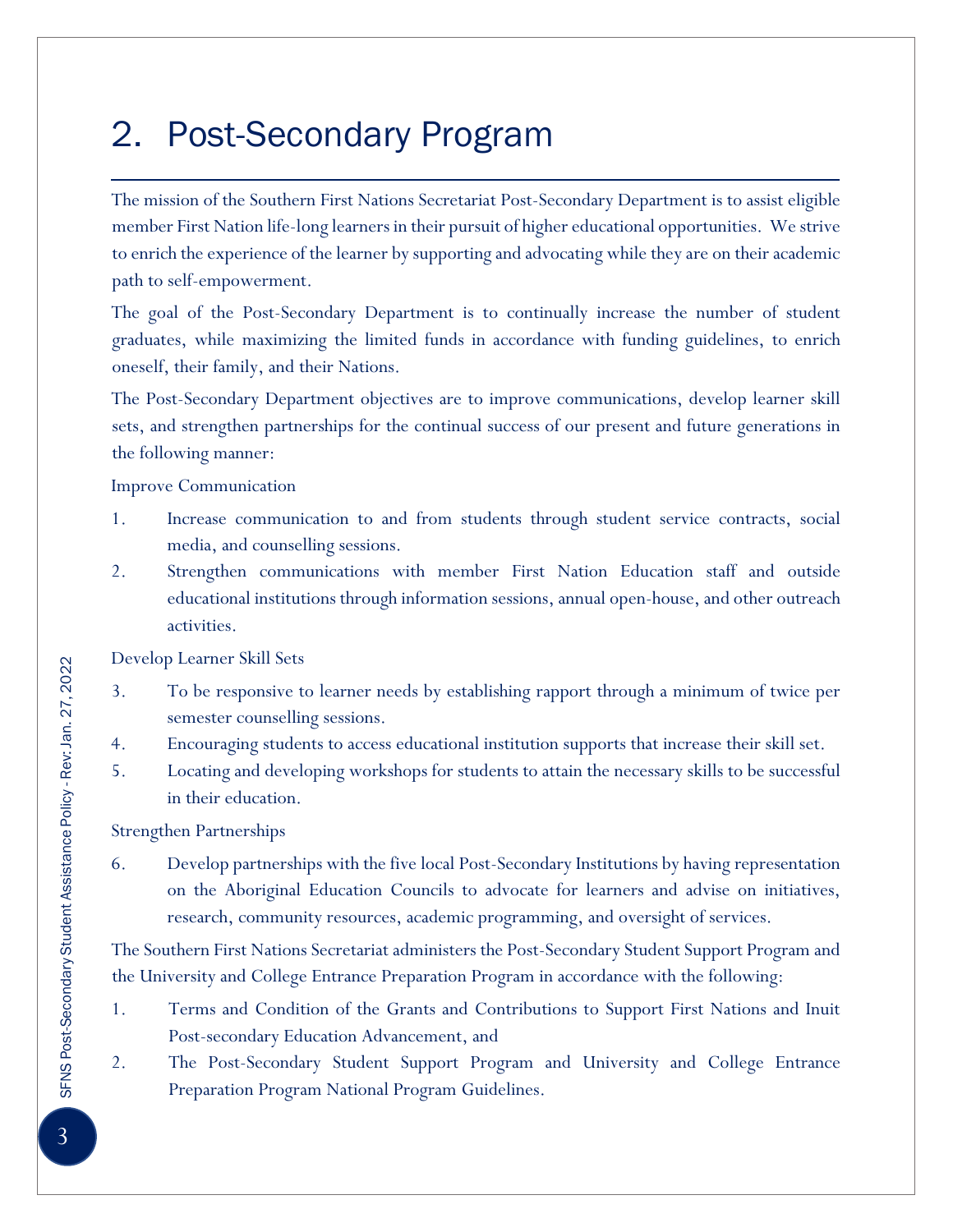Each are issued by Indigenous Services Canada (ISC) and may be amended from time to time. The amount of funding provided to SFNS is subject to the appropriation of funds by the Parliament of Canada. As such, in the event that any funding authority of ISC is modified or canceled by the Treasury Board of Canada, or if funding levels of ISC are reduced, increased or canceled, Canada may terminate or adjust the amount of funding under our Agreement accordingly.

#### 3. Student Assistance Policy

This document outlines the Southern First Nations Post-Secondary Program Student Assistance Policy.

The Objectives of the Post-Secondary Program Student Assistance Policy are to:

- 1. Establish the criteria to be met by students in order to qualify and maintain eligibility for financial assistance.
- 2. Outline the types and maximum levels of allowances that may be available.
- 3. Provide for the maximum duration of assistance that may be provided with respect to various levels of post-secondary education through the Post-Secondary Program.
- 4. While receiving financial assistance students are obligated to make their education studies a top priority and to ensure they are achieving an acceptable Grade Point Average (GPA) requirement for their program of studies. (See extenuating circumstances page 7).

#### 4. Definitions

#### In this document:

**"Academic Year"** is as defined by the post-secondary institution but will not be less than eight months duration.

**"Distance Learning"** is defined as the education of students who may not always be physically present at a school.

**"Board of Directors"** are the Board of Directors of the Southern First Nations Secretariat, as appointed by the participating First Nations.

**"Canadian public institution"** is a post-secondary institution which receives the majority of its funding from federal and provincial governments.

"**CEGEP"** is an abbreviation of College d'enseignement general et professionnel. CEGEPs operate in Quebec.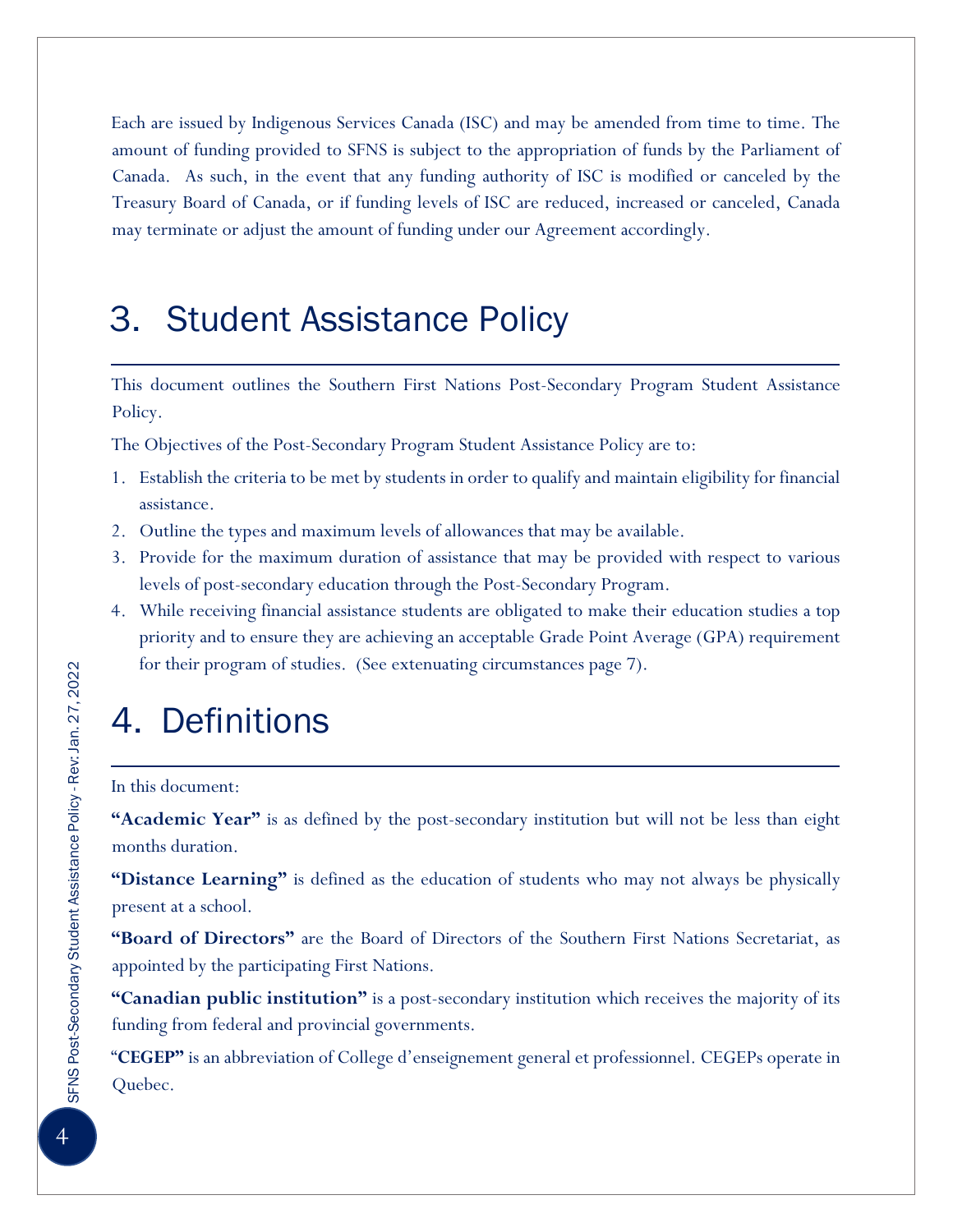**"Course months"** are defined as the number of months required to complete a program or course of study.

**"Co-op education"** is defined as program which alternates periods of academic study with periods of work experience for which the student receives remuneration from the employer.

**"Deferred student"** is a student who was an eligible first-time applicant in the past but not funded due to limited funds/lack of funds. Deferred student is not the same as a waitlisted student.

**"Extenuating circumstances"** are unplanned events of a significant nature and may include medically diagnosed condition or illness, death in the family or accidental injury. Extenuating circumstances does not include ceremonies or religious practices.

**"Family"** – is defined as a student's spouse, child(ren), siblings, parents, grandparents, aunts, uncles, and their spouse's child(ren), siblings, parents, and grandchildren.

**"Field placement"** is defined as an opportunity to gain vital work experience, develop professional contacts within the industry, and enhance your résumé while studying. It is typically an unpaid position.

**"First Nation"** shall have the same meaning as "Band" defined in the Indian Act.

**"Free Application for Federal Student Aid"** – Federal student aid comes from the federal government – specifically the U.S. Department of Education. It is money that helps a student pay for higher education expenses (e.g., college, career school or graduate school expenses). Federal student aid covers such expenses as tuition and fees, room and board, books and supplies and transportation. Aid also can help pay for a computer and for dependent care. There are three main categories of federal student aid: grants, work-study, and loans. Check with your school to find out which programs your school participates in. Website information www.fafsa.gov.

**"Foreign Institution"** is any post-secondary institution located outside of the geographic boundaries of Canada.

**"Full-Time Students"** are as defined by the post-secondary institution.

**"Grade point average"** is the grade assigned to the student by the post-secondary institution of registry for the average graded achievement of all courses undertaken in an academic year. Where a grade point average is assigned by the institution, they will do the equivalency conversion to A, B, etc.

| $A+$          | $90 - 100\%$ | Grade A | Grade Point 4 Description - Excellent |
|---------------|--------------|---------|---------------------------------------|
| A             | $80 - 89\%$  | Grade A | Grade Point 4 Excellent               |
| B.            | $70 - 79\%$  | Grade B | Grade Point 3 Good or Above Average   |
| $\mathcal{C}$ | $60 - 69\%$  | Grade C | Grade Point 2 Satisfactory or Average |
| D             | $50 - 59\%$  | Grade D | Grade Point 1 Below Average or Poor   |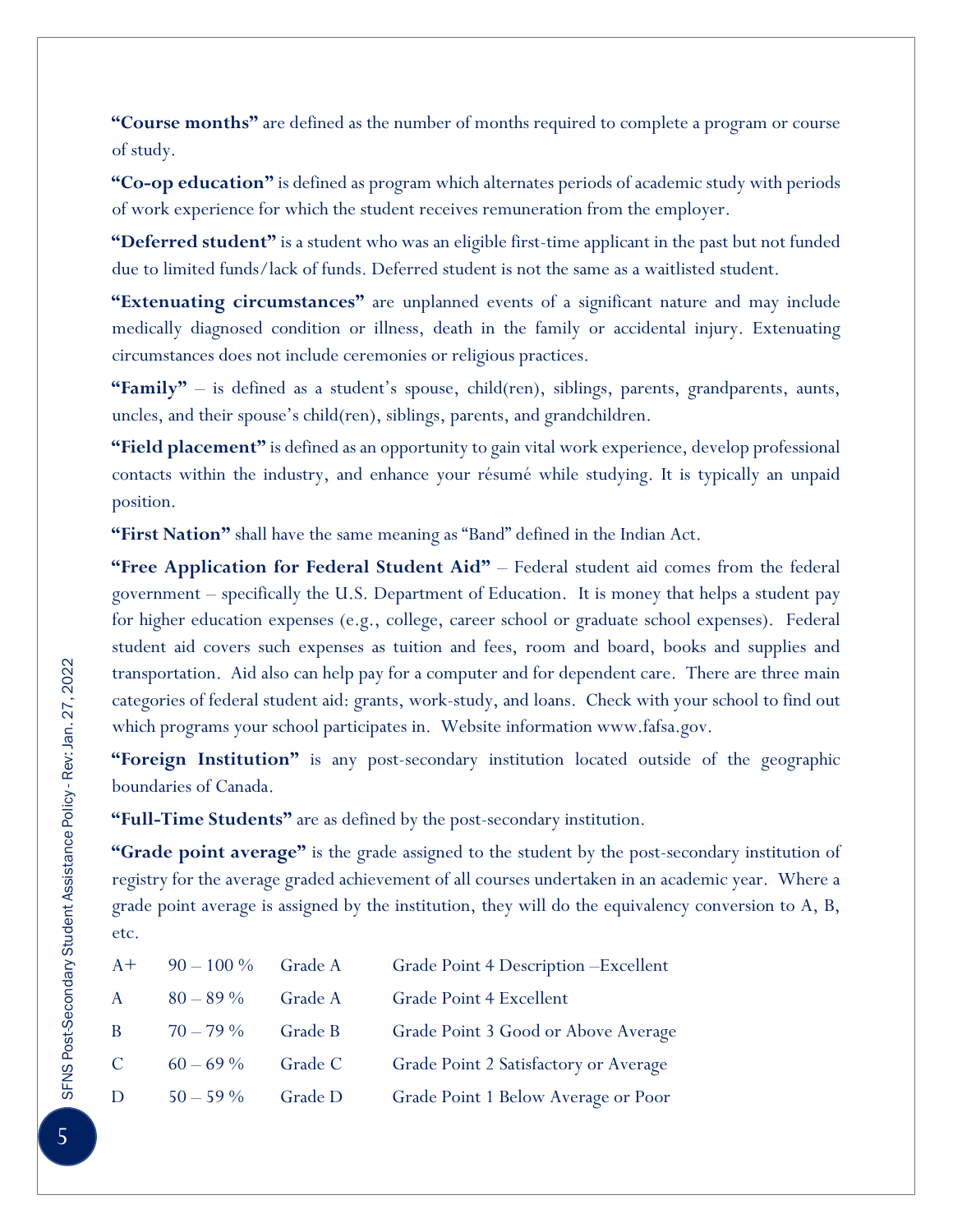F Less than 50% Grade F Grade Point 0 Unsatisfactory or Failure

**"ISC"** is an abbreviation of Indigenous Services Canada

**"Intensive Mode Programs"** are defined as programs that are delivered continuously over a short period of time.

**"Internship"** is defined as an opportunity offered by employers to students interested in the industry. Internship may be paid or unpaid.

**"Part-Time Students"** are defined by the post-secondary institution. Part-time students may receive assistance for tuition and compulsory fees and the actual cost of books and supplies but are not eligible for a living allowance.

**"Post-Secondary Team"** are the staff employed by the Southern First Nations Secretariat for the delivery of this program, and includes the Manager, Counsellors, and Executive Assistant.

**"Post-secondary education"** means a program of studies, offered by a post-secondary institution, for which completion of secondary school studies or equivalent is prerequisite.

**"Post-Secondary Institutions"** are degree, diploma, and certificate granting institutions which are recognized by the province of Ontario, and include education institutions affiliated with, or delivering accredited post-secondary programs by arrangement with a post-secondary institution.

**"Private post-secondary institution"** is a post-secondary institution which receives most of its funding from the student fees, and from sources other than governments.

**"Program of Studies"** includes all post-secondary programs leading to a certificate, diploma, or degree. For the purposes of this policy, the program of study is divided into the following categories:

- Level I: Community College and CEGEP (Quebec) diploma or certificate programs.
- Level II: Community College diploma programs
- Level III: Undergraduate Degree programs, Teacher's College, Law School
- Level IV: Advanced or professional degree programs e.g. MD., Masters or Doctoral Programs.

**"Pro-rated"** is defined as the division of monthly living allowance into weekly amounts.

**"Registered member"** means a person whose name has been entered on the First Nation membership roll and in the Indian Register Maintained by the Department as defined by the Indian Act.

**"Semester"** refers to a part of the academic year, as defined by the post-secondary institution. Semesters usually cover the periods from September to December, January to April, and May to August.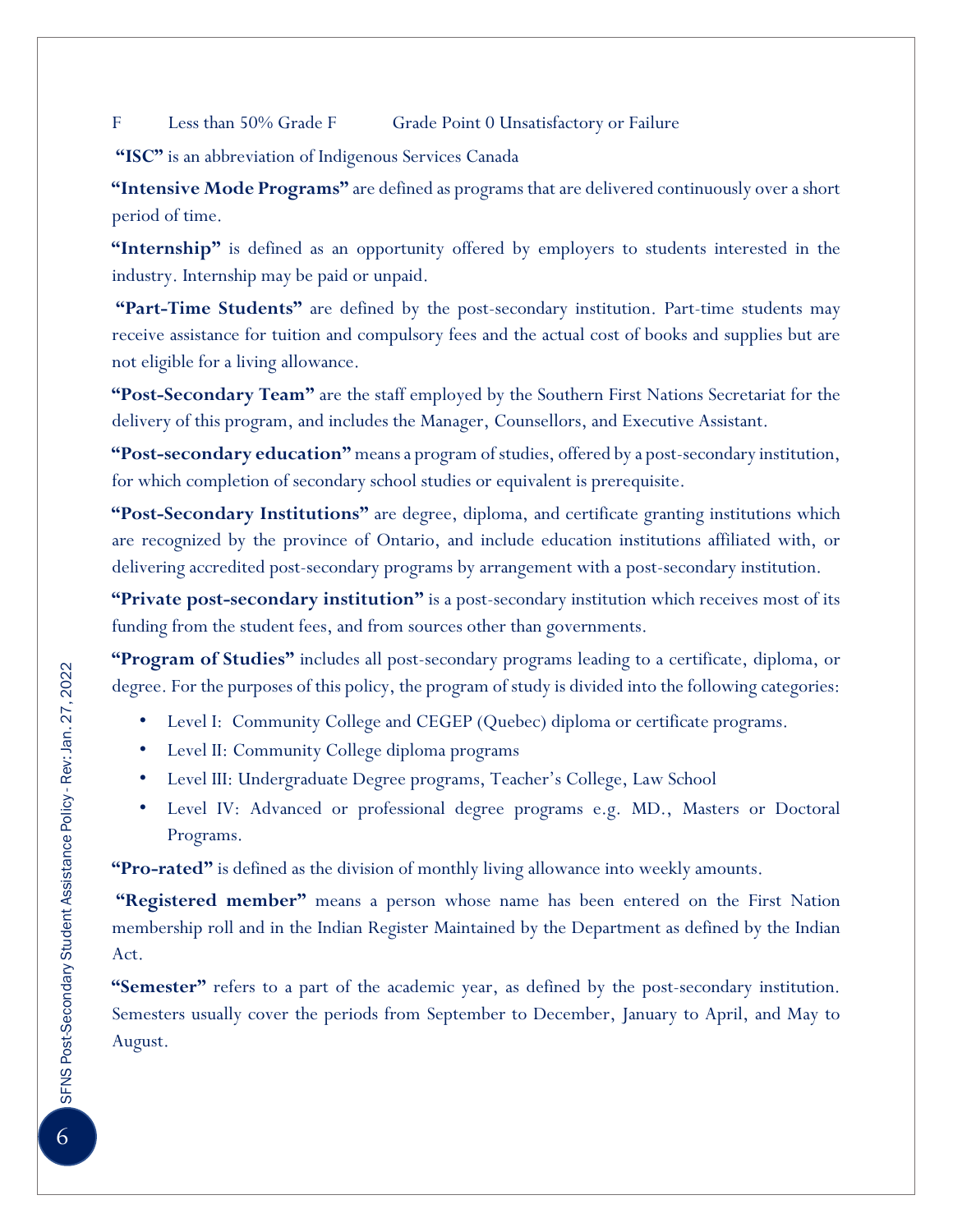**"Southern First Nations Secretariat"** and the "Secretariat" for the purposes of this Post Secondary Program Student Assistance Policy have the same meaning and includes only those First Nations identified specifically in section (2) as may be amended from time to time.

**"Student"** is defined as a full- or part-time post-secondary student sponsored by the Southern First Nations Post-Secondary Program.

**"Textbooks and supplies"** are defined as: textbooks identified by the school/course list as necessary for the course. Supplies include items such as: pens, pencils, paper, binders, notebooks, and other supplies as defined in the course outline.

**"UCEP"** is defined as University and College Entrance Programs.

**"Waitlisted student"** is an eligible student who has been funded in the past but could not be funded due to a lack of funds.

#### 5. Eligibility

- 5.1 To be eligible to apply for assistance under the Southern First Nations Secretariat Post Secondary Student Assistance Policy applicants:
	- a. Must provide proof of being registered members of the Munsee-Delaware Nation, Chippewas of Kettle and Stony Point First Nation, Oneida Nation of the Thames, General List, and Northern List.
	- b. Must possess a grade 12 secondary school graduation diploma or its equivalent and have met university or college requirements. As well, students who have previously received certification from a government recognized educational institution such as CEGEP or an ACE program are eligible.
- 5.2 Within the limits of funding received by the Secretariat, through contributions from ISC, the Post-Secondary Program may provide financial assistance through the following priority allocation system:

| Priority<br><b>Designation</b> | <b>Definition of Designation</b>                                                                                                                                                                                                                                                                  |
|--------------------------------|---------------------------------------------------------------------------------------------------------------------------------------------------------------------------------------------------------------------------------------------------------------------------------------------------|
|                                | Students continuing post-secondary studies, in good standing within this policy<br>and funded by SFNS the previous semester. Applicants enrolling in Aboriginal<br>teacher language programs. Students who have ceased to attend school for<br>extenuating circumstances which can be documented. |
|                                | Deferred students/applicants from the previous year who were eligible first time<br>applicants and denied due to lack of funding. Students from the previous year                                                                                                                                 |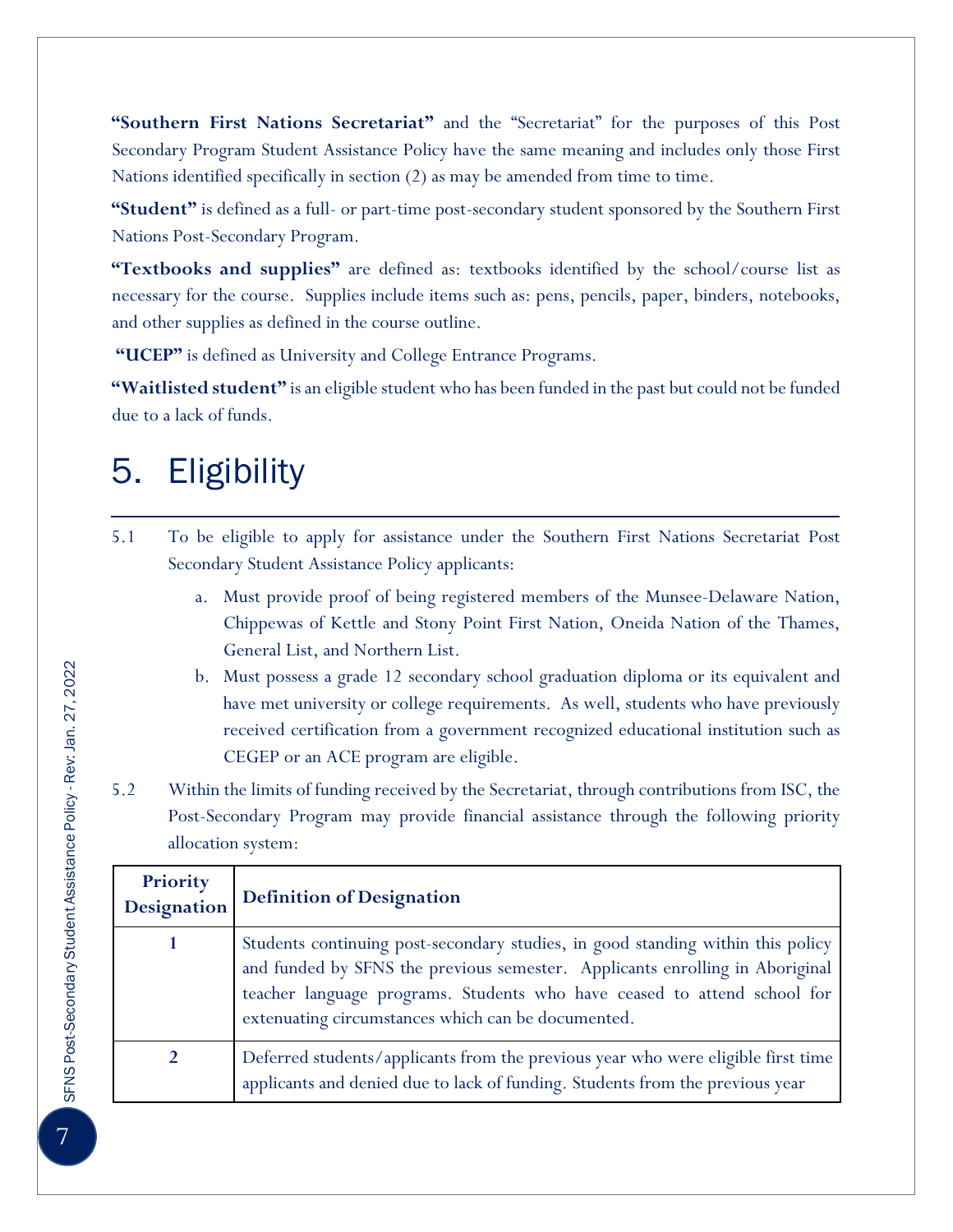|   | who were denied access due to lack of funding and students who have self-funded<br>for a term and successfully completed the year.                                                                                    |
|---|-----------------------------------------------------------------------------------------------------------------------------------------------------------------------------------------------------------------------|
| 3 | Students newly graduated or within a 24-month period from secondary school and<br>moving into post-secondary studies within this policy.                                                                              |
| 4 | Students who are first time applicants. Age 21 and over, GED, ACE graduates.                                                                                                                                          |
| 5 | Students returning after a break (for 2 or more consecutive semesters) in post-<br>secondary studies, and in good standing with this policy and meeting all other<br>eligibility criteria. (E.g., SSW to BSW to MSW). |
| 6 | Students who have previously dropped out or discontinued their program and out<br>of school for two or more consecutive academic semesters.                                                                           |
| 7 | Students not in good standing from the previous semester.<br>May be eligible for the costs of tuition and books only as per available funds.                                                                          |
| 8 | Students who have graduated from three or more levels of funding and are in good<br>standing.                                                                                                                         |

- 5.3 The Post-Secondary Program does not apply restrictions for eligibility based on age, terminal illness, or learning disabilities.
- 5.4 Funding is limited and not all students who apply may receive assistance.

#### 6. Types of Assistance: Full-Time Students

- 6.1 Tuition Assistance includes student's fees for registration, tuition, and the cost of books and supplies which are listed as required by the program of study in the post-secondary institution. Tuition is always paid directly to the institution.
- 6.2 Tuition assistance may be provided:
	- a) For students attending Canadian public institutions, at the normal rate in Canadian dollars charged by the institution for a Canadian student.
	- b) for students attending Canadian private post-secondary institutions where a comparable program is offered by a Canadian public post-secondary institution, at the normal rate in Canadian dollars as charged by the Canadian public institution nearest to the student's place of residence at the time of application.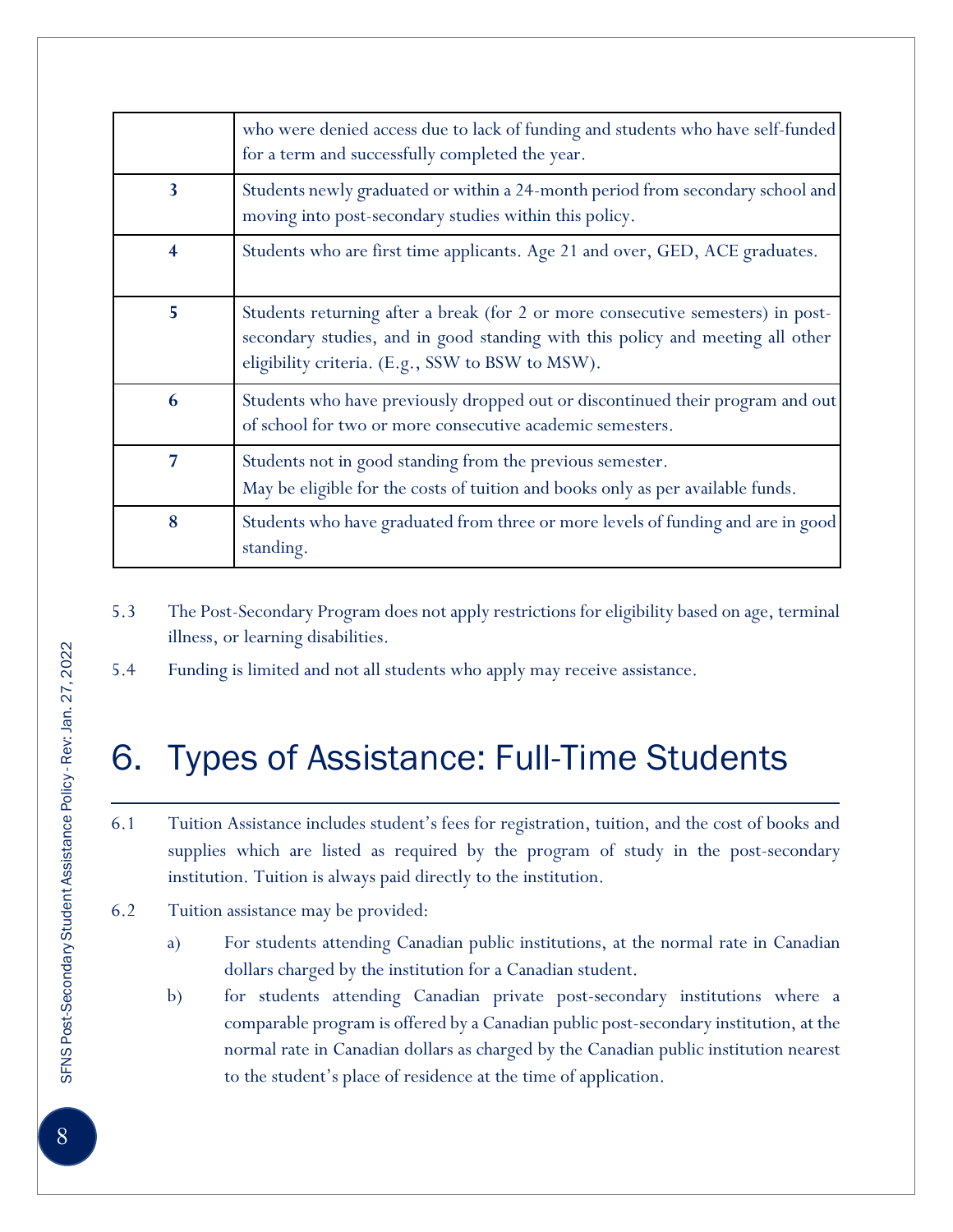- c) For students attending Canadian private post-secondary institutions where no comparable program is offered by a Canadian public post-secondary institution, at the rate in Canadian dollars as charged by the Canadian private institution.
- d) High-Cost Tuition Fees: students are encouraged to seek out less costly but similar programs, all tuition fees exceeding \$25,000 Canadian funds per annum will be subject to the Board of Directors approval.
- e) For students attending a foreign public post-secondary institution, where no comparable program is available in Canadian public post-secondary institution, at actual rates in the appropriate currency.
- f) For students attending a foreign private institution, where no comparable program is available in Canadian public/private post-secondary institution, tuition will be paid at actual rates in the appropriate currency. Approval from the regional ISC office must be acquired prior to funding students in such a situation.
- g) For students attending foreign public and/or private post-secondary institutions where a comparable program is offered by a Canadian public post-secondary institution, at the normal rate in Canadian dollars as charged to a Canadian student by the Canadian public institution nearest to the student's place of residence at the time for application.
- h) Prior Learning Assessment (PLAR) will be deemed an eligible expense.
- 6.3 Travel Assistance may be provided:
	- a) For full-time students, the actual cost of one return trip to the student's permanent place of residence every 16 weeks. Travel support does not include moving expenses. Students are encouraged to always seek economic means for travel and the rates for travel assistance will not exceed those set for government travel in the Treasury Board of Canada Secretariat's Travel directive where possible.
	- b) Conference Funding: Students may be eligible for funding that includes registration fees and travel expenses to attend conferences and school trips that are mandatory and directly related to their program of studies by being a part of the regular curriculum which must be supported with a letter of recommendation from their instructor. All mandatory conferences must be known at the start of the program and communicated to their counsellor. Students must provide their counsellor with a written report and expense receipts upon return.
- 6.4 Assistance for Living Expenses: Living allowances to help cover students living expenses may be provided at a rate not to exceed that established by the Secretariat in consultation with the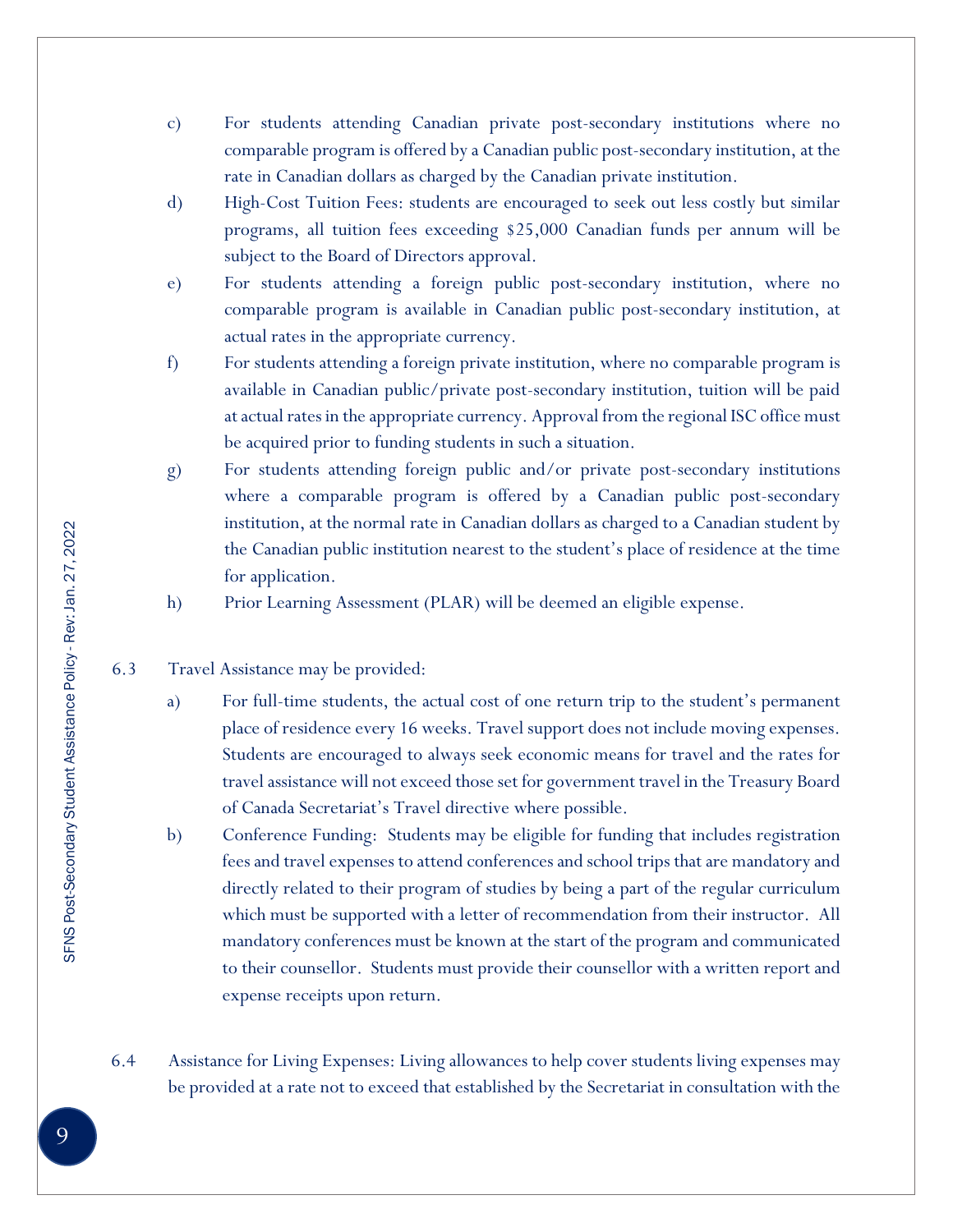Committee from time to time. The current rates, with last change date, are attached as Annex I. Living allowances are in Canadian funds. Living allowances are paid for Christmas and study breaks. Full-time student monthly allowance rate is \$1350 Canadian. Part months will be pro-rated for the first two weeks, and full month assistance for three weeks or greater. Example: One week of allowances would be pro-rated at \$337.50, two weeks at \$675.

- 6.5 Co-op, Internship and Field Placements: Students who are on co-op semesters and being paid by the employer will not be eligible for living allowances unless the monthly wage is less than that offered monthly by the SFNS post-secondary program. If the amount is less than \$1350 per month SFNS will supplement the difference up to \$1350. Students who are on unpaid internships and field placement may be eligible to receive assistance for living allowances.
- 6.6 Exceptional Assistance: Exceptional assistance for legally or institutionally required activities for initial professional certification or licensing fees may be provided as well as special testing fees as determined by the circumstances of each student and dependent on budget.
- 6.7 Distance Education Programs: Students will be eligible to receive financial assistance with the payment of tuition fees, textbooks and supplies, and a pro-rated living allowance.
- 6.8 College and University application fees may be paid if the student meets all eligibility requirements as defined by Section 5. Application fees will be reimbursed **after** the student has completed the first year of studies successfully. Payment of application fees are limited to one every 3 years and are set at a maximum of \$500 for university applications and \$200 for college applications.
- 6.9 All online studies are eligible for tuition fees and books. Full-time online studies are eligible for living allowances. Extension fees for online course work will not be covered.
- 6.10 High cost Equipment Purchases: High cost equipment purchases such as computers, cameras, musical instruments, culinary supplies and etc., requires documentation from the college or university that the purchases are a necessary part of the program. If a student fails to complete their program of studies, all high cost equipment purchases become property of Southern First Nations Secretariat and must be returned immediately. Failure to return equipment to the post-secondary program will affect future assistance eligibility.
- 6.11 Special Needs Purchases: Special Needs Equipment purchase requests such as computers, readers, scanners, etc. requires documentation from Accessibility Services at the student's institution. The student must provide a copy of their IEP documentation that identifies their learning disability. If a student fails to complete their program of studies all special needs equipment becomes the property of Southern First Nations Secretariat and must be returned immediately.
- 6.12 Books and Supplies Assistance: Support for books and supplies will normally cover textbooks and supplies including special equipment, officially listed as required by the university or college for a student's program of studies. An amount in excess of \$1000, per school year

10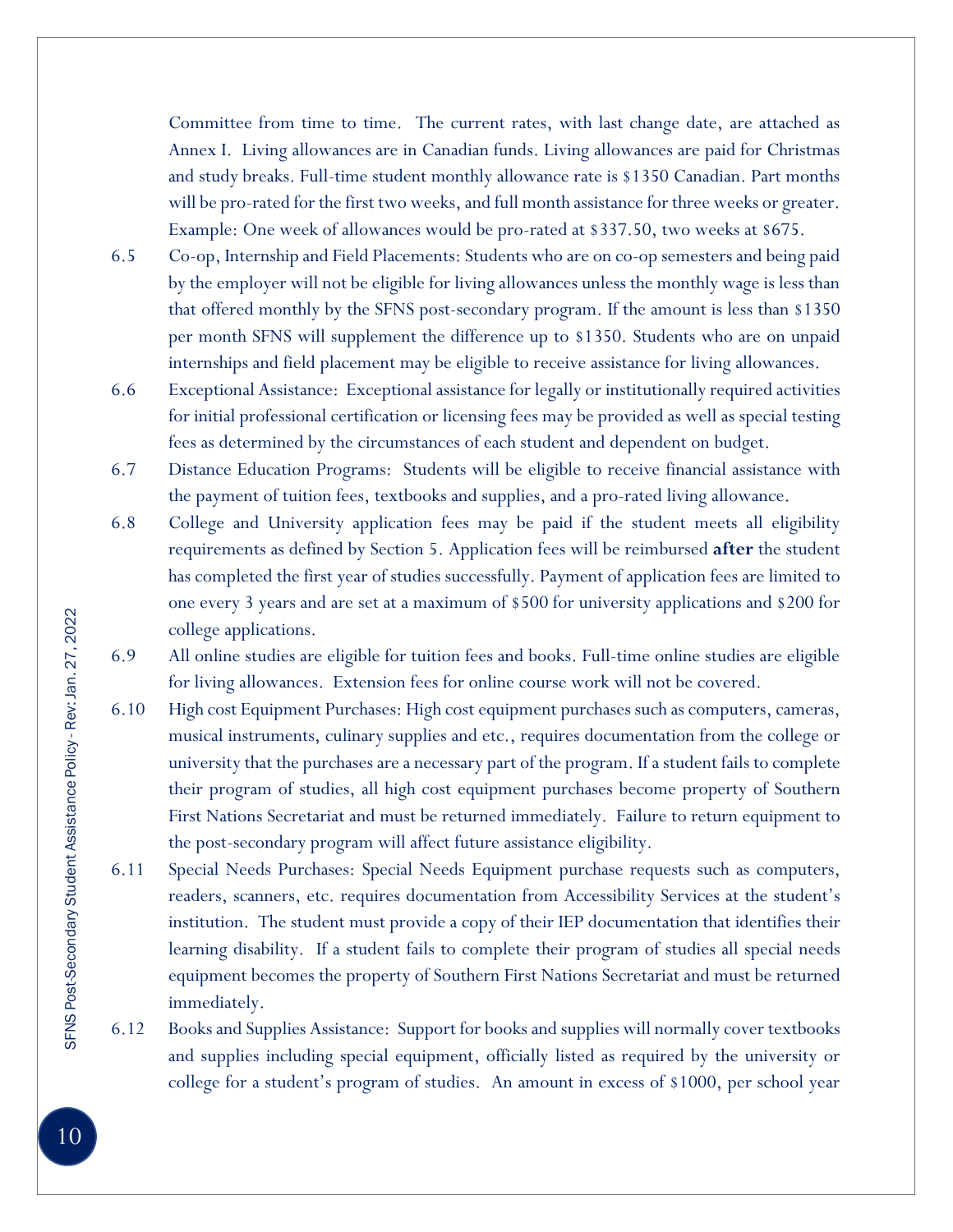may be approved if a student demonstrates need by submitting copies of the course outlines and the prices charged by the institution's bookstore or suppliers. Book allowances will not be paid to students who are retaking a course for which they previously received funding for.

- 6.13 For a student enrolled in community college or CEGEP diploma or certificate program, or an undergraduate university program, the maximum amount payable per full-time student under the post-secondary program cannot exceed \$53,000.00 per year. On an extraordinary and justified basis, the maximum amount payable per year for a student in an advanced or professional degree program (e.g. dentistry, medicine) or a Masters or Doctoral program may exceed \$53,000.00 up to a maximum of \$90,000.00. Such awards may be granted by special request on a case-by-case basis only and considered when a graduate student has extraordinary circumstances that warrant the setting aside of the standard policy on maximum amounts payable. Funding for an individual graduate student above \$53,000.00 must be reviewed by the SFNS Board before approval is granted. This is a maximum allowable payment per student. No student is entitled to this amount. The maximum amount was established to ensure that the most extreme circumstances could be funded as necessary. The actual amount of funding available to a student will depend on the overall amount of funding available in the program and for each recipient.
- 6.14 Health and dental fees as well as non-compulsory ancillary fees will be paid or reimbursed by the SFNS Post-Secondary Program.

# 7. Types of Assistance: Part-Time Students and Intensive Mode Students

Part-time students may receive assistance for tuition and the cost of books and supplies as detailed in 6.1 which are listed, as required by the post-secondary institution.

Students enrolled in "intensive mode delivery programs" may receive assistance for tuition and the cost of books and supplies as detailed in 6.1 which are listed, as required by the post-secondary institution and a pro-rated living allowance for the week they are in class full-time.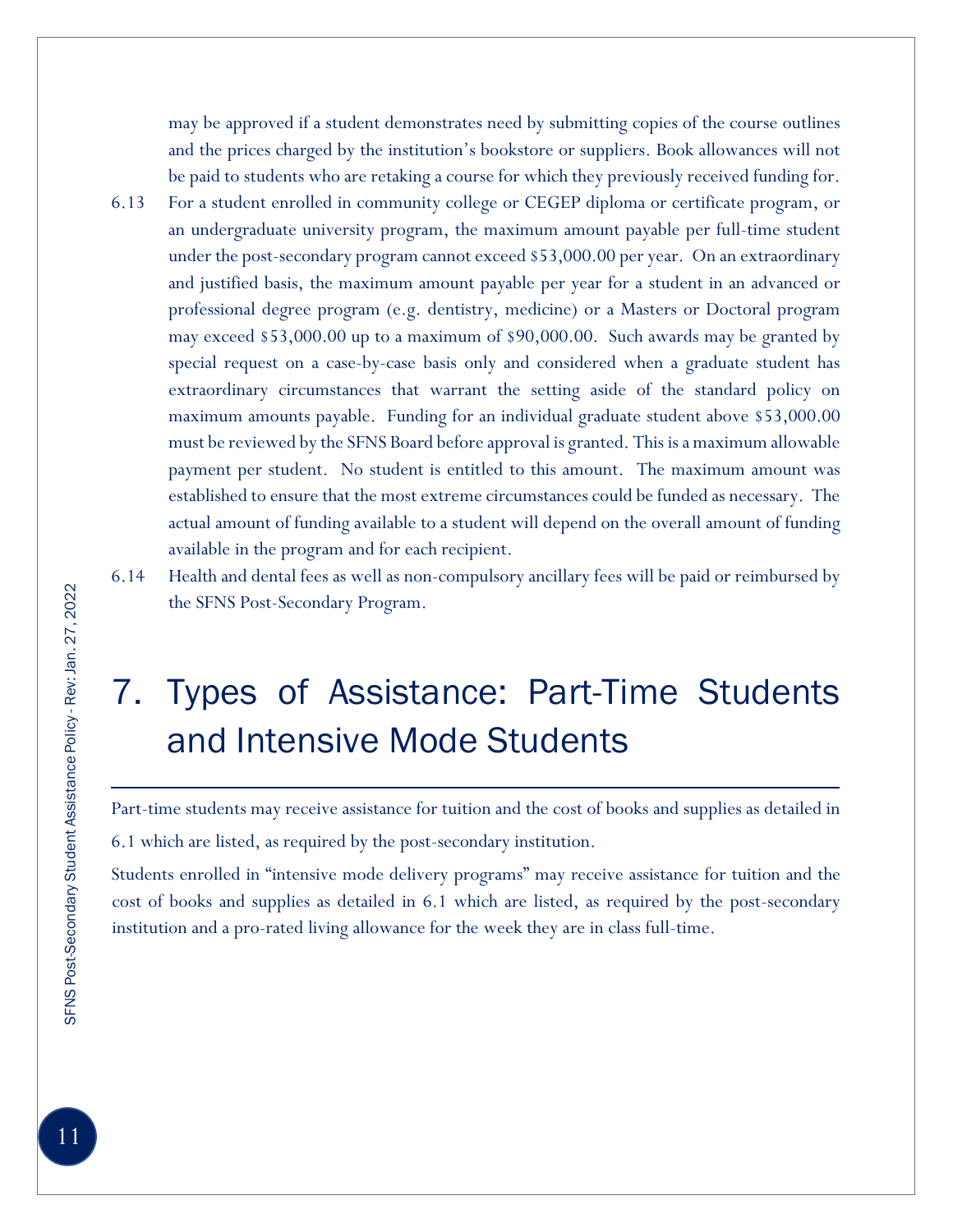#### 8. Limits of Assistance

8.1 Assistance may be provided at five levels of post-secondary education: **UCEP:** College certificate programs: Pre-health, pre-technology, foundational programs (1-2 years or 8-16 months). **Level I:** Community College and CEGEP diploma or certificate programs: • 1 year (8 course months) General Arts and Science/CEGEP or • Community College diploma or certificate programs (1-3 years or 8 to 24 course months) or • 2 year General Arts and Science Program for individuals entering University studies only. **Level II:** Undergraduate and University Programs • 3-4 years or 24 to 32 course months **Level III:** Advanced or professional degree programs or master's program • 1 to 3 years or 12 to 36 months **Level IV:** Doctoral programs • 4 years or 48 months 8.2 Tuition assistance as outlined in 6.1 may be provided to students enrolled in all five levels. 8.3 Level II will include assistance for an additional student year at the bachelor level to acquire an honours undergraduate degree. 8.4 The duration of assistance will be in accordance with the official length of the program as defined by the post-secondary institution in which the student is enrolled. 8.5 Students enrolled in Level I, II and III may be assisted for up to one additional academic year per level if such an extension is approved in writing by the institution's dean or the head of department. 8.6 Students enrolled in Level IV may be assisted for up to one additional academic year for medical or personal reasons. 8.7 Where students change programs within one of the levels, the academic years used for each program within this level will be counted for assistance purposes.

8.8 Students who become eligible for assistance and who have previously completed a portion of post-secondary studies without assistance from this program may receive assistance for the balance of their program of studies in accordance with 6.2, 6.3, and 6.4.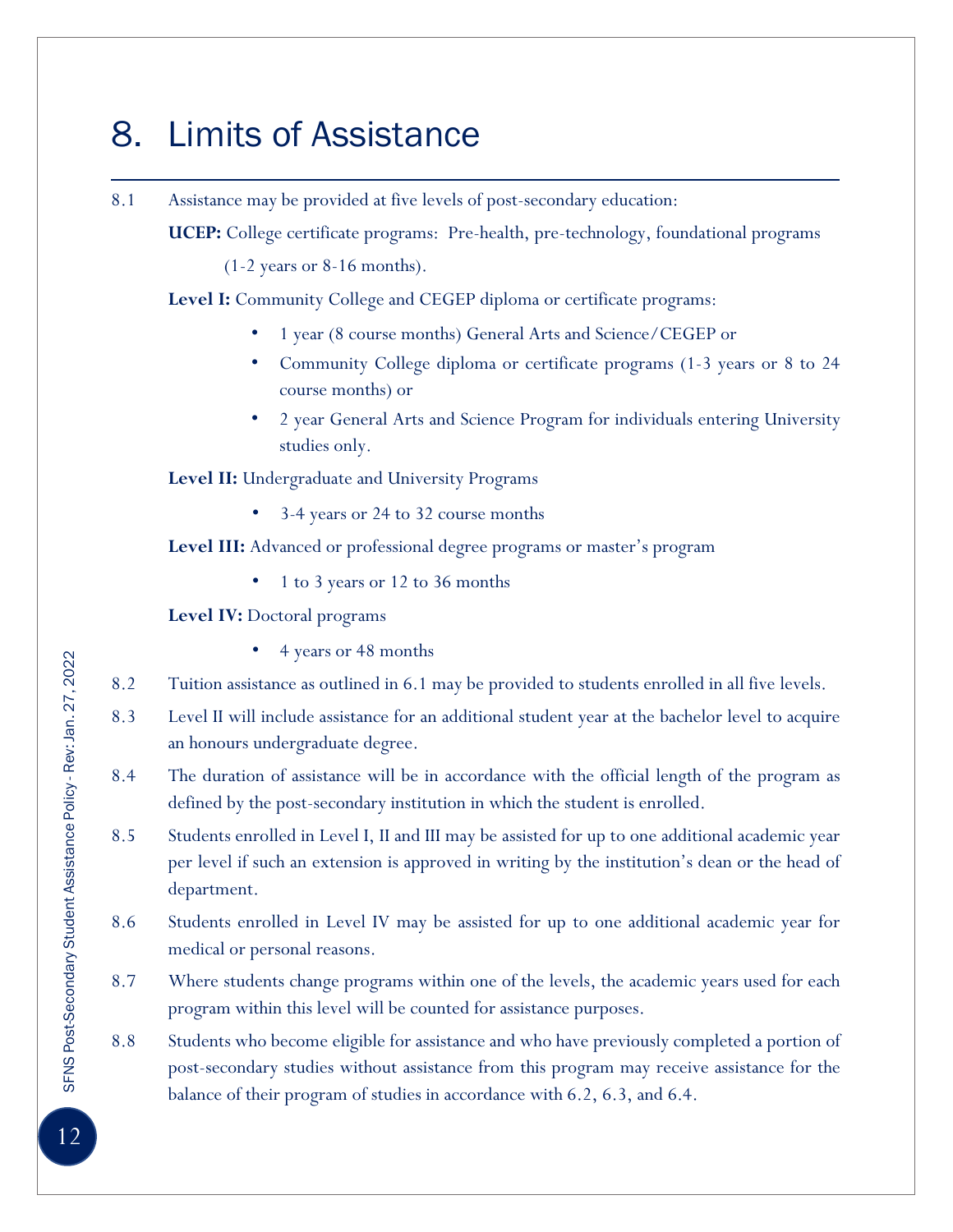- 8.9 Teacher Additional Qualifications Assistance may be provided for a maximum of six AQ's, up to and including two specialist qualifications.
- 8.10 Intersession/summer term may be funded only when it is a regular scheduled semester for continuing students; in addition to Native specific programs which are only offered during the summer, i.e. Native Teacher Training, Native Language, Native Classroom Assistant.
- 8.11 Retirees and persons aged 65 and older in receipt of pension benefits may receive assistance for the costs of tuition fees and books only.
- 8.12 In the situation where a student attends a foreign/international post-secondary institution and qualifies to receive federal/state financial aid in the form of Pell grants, Free Application for Federal Student Aid (FAFSA), bursaries or sport scholarships, the federal/state aid will take precedence over the SFNS tuition sponsorship, except for work study programs and loans.
- 8.13 Students receiving funding from the post-secondary program must declare support received from this program as a source of income when applying for social assistance.
- 8.14 Student loans will not be repaid by this program.

#### 9. Processing Applications for Assistance

9.1 Applications can be completed and submitted online at www.sfns.on.ca Deadlines are as follows:

- September enrolment, by May 1
- January enrolment, by October 1
- Intersession/summer school, by March 1

Applications for assistance will be reviewed and decisions communicated to the last known address provided by the students within 30 days of the deadline established for each session.

9.2 Late applications can be completed online and may be eligible for funding. Late applications will be subject to funding available.

Applications are approved based on priority level and availability of funds. The Post-Secondary Department may at times be unable to fund all eligible expenses under this policy. The Post Secondary Department may also experience surplus finances. In these instances, eligible expenses under the National Guidelines may or may not be funded, under the direction of the Program Manager.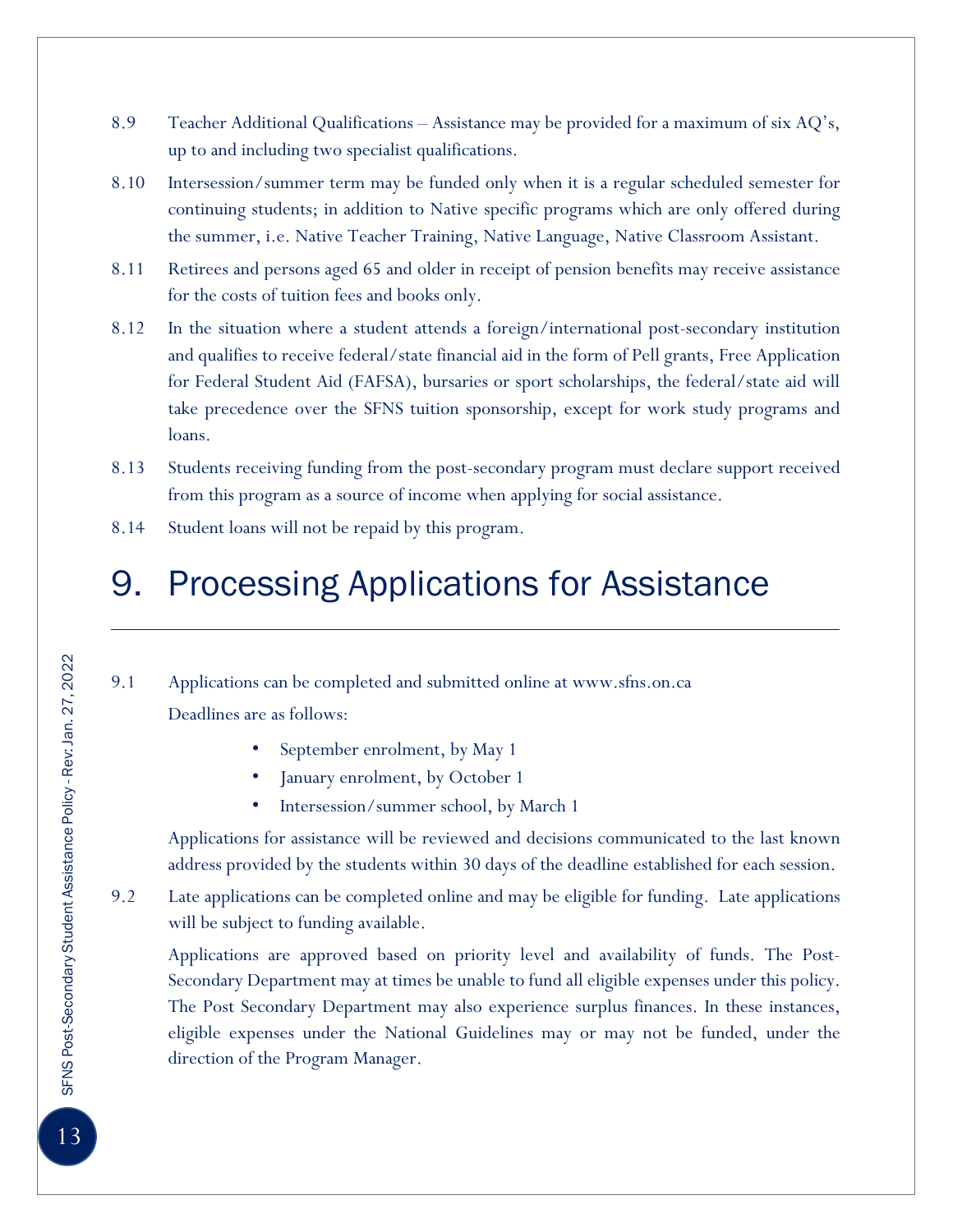#### 10. Appeals Process

To ensure fairness and equitable treatment, any student may appeal any decisions made under this policy following the outlined procedure:

- a) All Post-Secondary appeals must be made in writing within (10) working days of receipt of notification.
- b) All appeals must be forwarded to the Executive Director of the Southern First Nations Secretariat. The Appeal Board shall be comprised of three Directors, but not the Director representing the First Nation from which the appealing student is a member.
- c) All inquiries related to any appeal must be directed to the Executive Director of the Southern First Nations Secretariat.
- d) All information to be used in the appeal must be provided in writing to the Executive Director of the Southern First Nations Secretariat.
- e) All decisions made by the Appeal Board must be finalized in writing within sixty (60) days of receipt of the appeal.
- f) All decisions of the Appeal Board are final. A student may not appeal to ISC the administrative decisions and appeal rulings made by the SFNS Appeal Board.
- g) There is no appeal against refusal of assistance because funds are not available.

### 11. Student Registry

The Secretariat may maintain a student registry. At a minimum, it would include the student's name, the institution attended, the program of study, the support provided, the results obtained, and any additional information which may be required from time to time. This information will be used for statistical purposes only and will remain confidential. The Secretariat will report this information, in confidence, annually to ISC.

#### 12. Students Not In Good Standing

12.1 Any expenditure made to or on behalf of a student for which that student is ineligible, places that student in a "Not in Good Standing" status within the meaning of this policy. Examples of situations are as follows: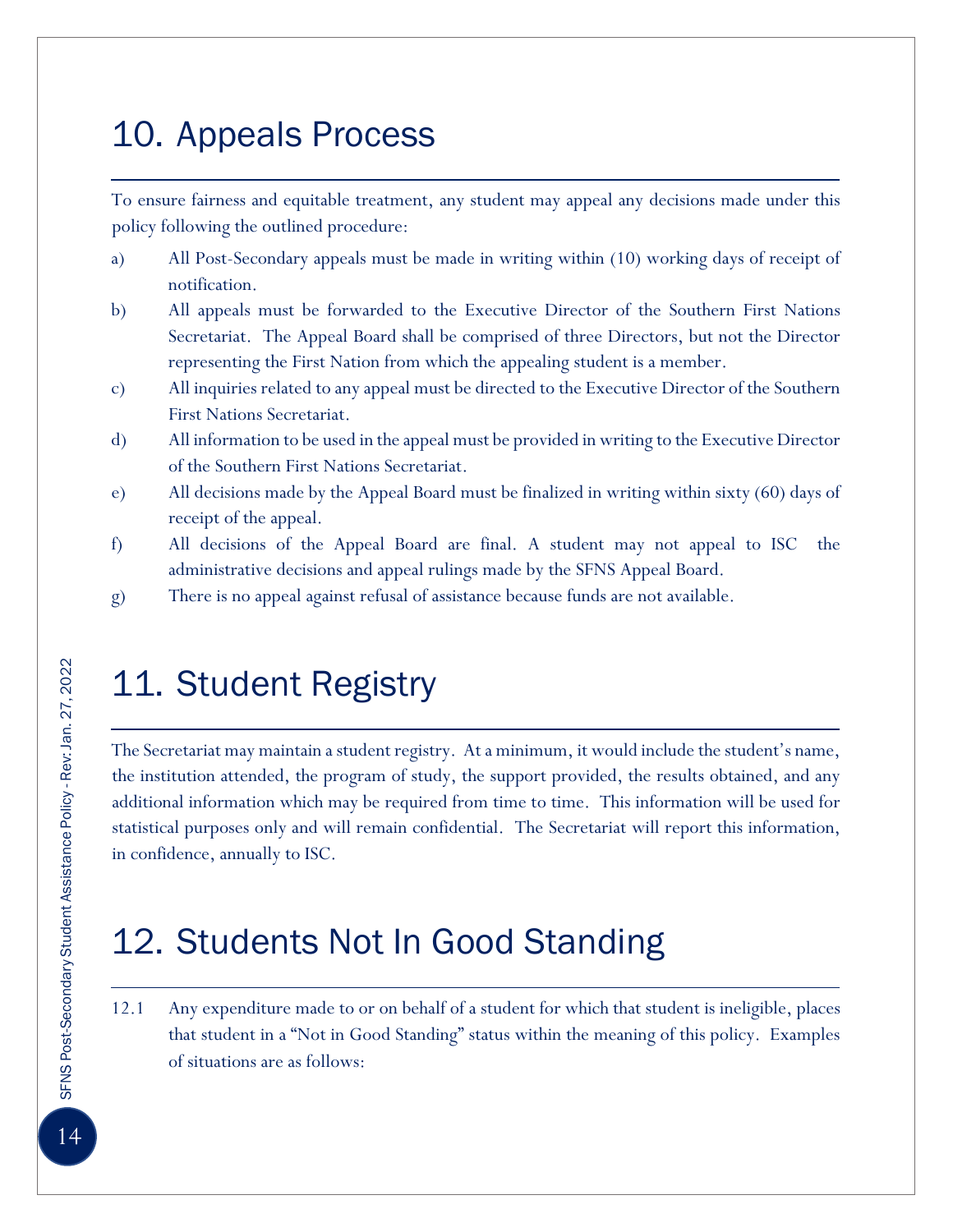- a) Allowing tuition payments and/or living allowance payments to be made on their behalf where a stop payment opportunity existed and was missed.
- b) Producing an unsatisfactory academic progress report.
- c) Incarceration.
- d) Giving false/invalid information at the time of application.
- e) Participating in inappropriate use of funds.
- f) Any other reason approved by the Board of Directors.
- 12.2 The Post-Secondary Counselling Unit may set terms and conditions to allow students to regain their "Good Standing" status by:
	- a) Allowing the student to repay any funds paid out during the period of ineligibility.
	- b) Allowing the student to use their own financial resources to attend and successfully complete one full term or semester before being considered for sponsorship.

#### 13. Student Reviews

- 13.1 Upon the completion of each 4 month term or semester, all sponsored students will undergo an academic review to determine continued full-time financial assistance. The postsecondary team/counsellor will determine student success by the following guidelines:
	- a) 75% successful completion of the students full-time course load.
	- b) A GPA of 2.0 (60%) or higher or the standard set by the students program of studies will be the determining guideline for a student to be deemed in good standing.
- 13.2 Students deemed not in good standing and achieving below the standards mentioned in 13.1 above will become ineligible for further financial assistance. The priority designation will apply.

#### 14. Annual Policy Review

The Board of Directors will meet annually with the Post-Secondary Counseling Unit Staff to conduct a review of this policy. Any changes to the policy resulting from the review will, if possible, be made effective for the September intake following the meeting. In a timely fashion, changes will be communicated to First Nations, students, and appropriate post-secondary institution support personnel.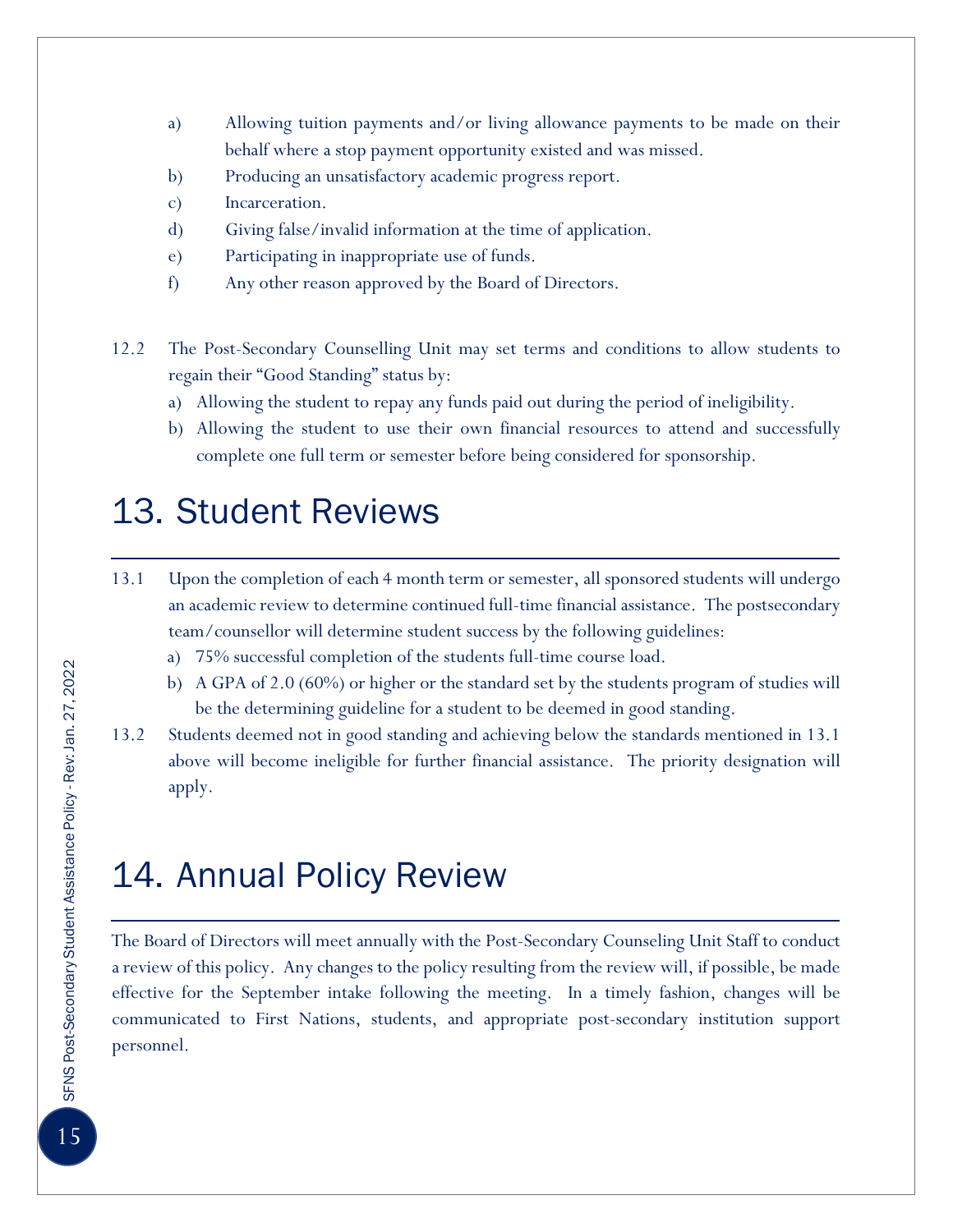# 15. Board of Directors Right to Review **Decisions**

The Board of Directors reserves the right to review and rescind any decision made under this policy as may be justified by new and relevant information.

#### 16. Information and Applications

For more information please call 1-800-668-2609 or 1-519-692-5868.

Southern First Nations Secretariat

22361 Austin Line

Bothwell, ON N0P 1C0

Post-Secondary Program Manager pscounsellor@sfns.on.ca

[www.sfns.on.ca](http://www.sfns.on.ca/)